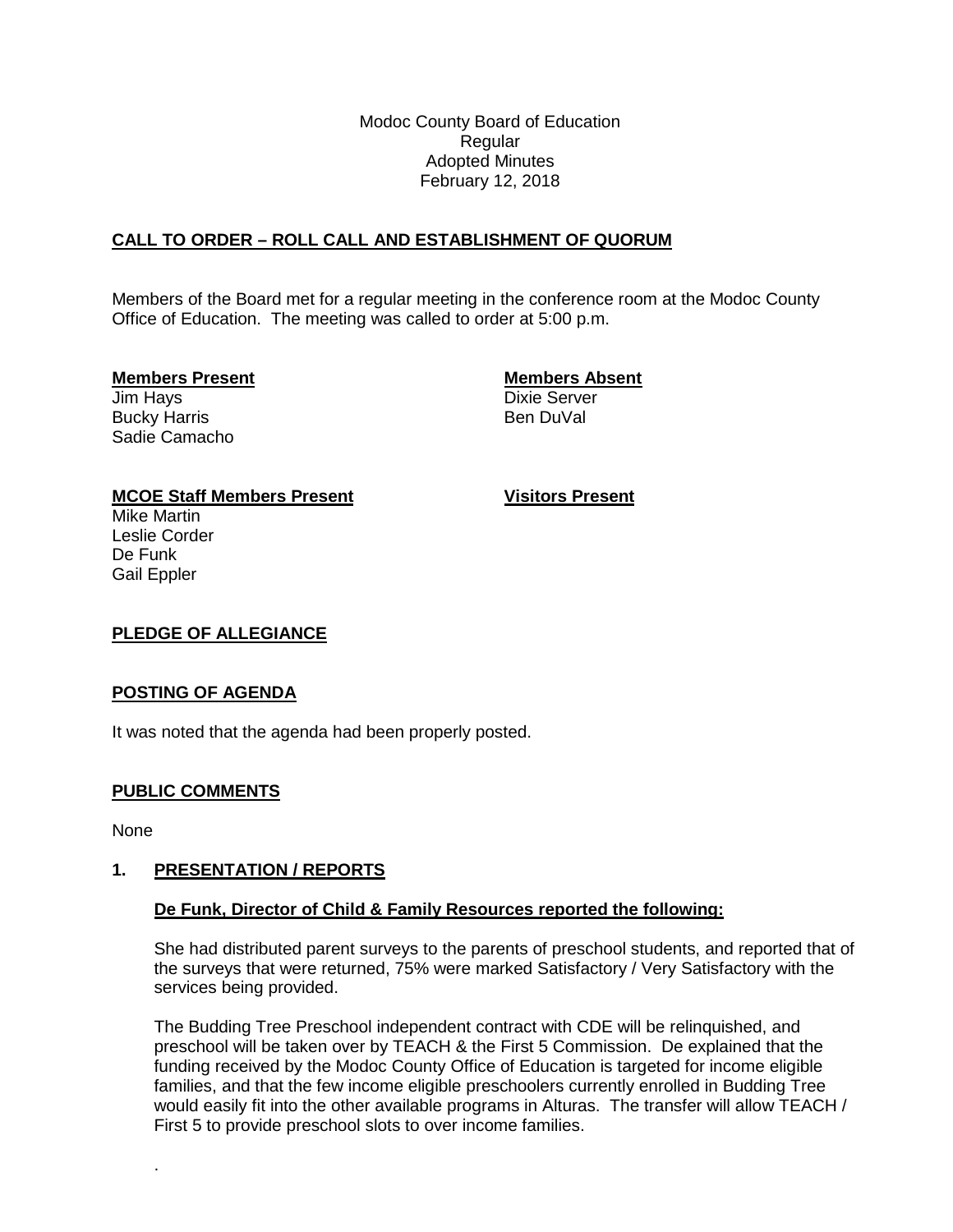Copies of the results of the 2017-18 Healthy Kids Statewide Survey were shared with the members of the board. De explained several of the outcomes listed, and answered the questions of the board members. (Copies attached)

## **Leslie Corder, Director of Fiscal Services reported the following:**

Copies of the monthly financial reports were included in the agenda packet.

Copies of a Pocket Budget for the 2018-19 detailing the Governor's Budget Proposal were distributed to the members of the board. Leslie explained that one of the proposals included in the budget is to fully fund LCFF in an effort to identify and serve the needs of students. It was pointed out that there appears to be no changes to preschool, TK funding, nor to SELPA's. As additional information is received, it will be shared with the board.

### **Mike Martin reported the following:**

With the resignation of the Janelle Anderson – District Superintendent, the Surprise Valley Joint Unified School District approved an agreement for the Modoc County Office of Education to provide administrative services to the district for the 2018-19 school year. It was further explained that according to the California Education Code, due to the size of the district, SVJUSD is allowed 1 full time administrator. Currently the district has 1.5 administrators on staff. For the current school year (2017-18), the district applied for and was granted a oneyear waiver of this regulation. It was stipulated that during the validity of the waiver, the overage is to be corrected. Mike explained that the overall structure of the district will be reviewed during this period as well.

# **2. CONSENT AGENDA ITEMS**

• Minutes – January 8, 2018

A motion was made by Bucky Harris, seconded by Sadie Camacho and carried that the consent agenda be approved as corrected. (The correction: The Approval of Minutes should have listed the date of the previous meeting as January 8, 2018) (Ayes: Hays, Harris, Camacho; Absent: DuVal, Server)

## **3. INFORMATION / NO ACTION**

### **3.1 2018-19 Sunshine Proposals of MCTA (Modoc County Teachers' Association) and Modoc County Superintendent of Schools**

Copies of the initial proposals of MCTA (Modoc County Teachers' Association) and the Modoc County Superintendent of Schools were presented to the members of the board. Mike explained the proposed articles for negotiations. The negotiations process will potentially begin in March.